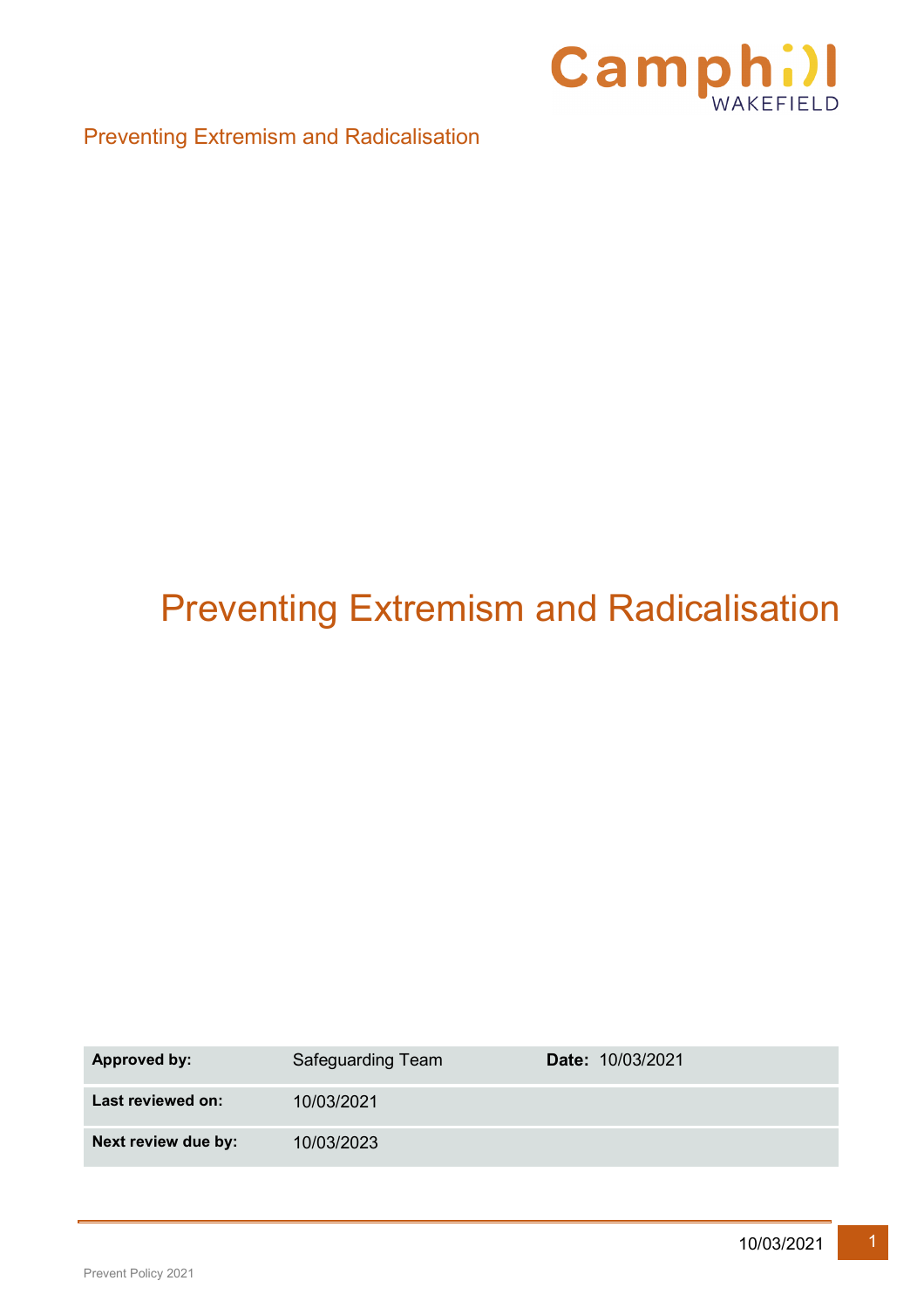

# **Contents**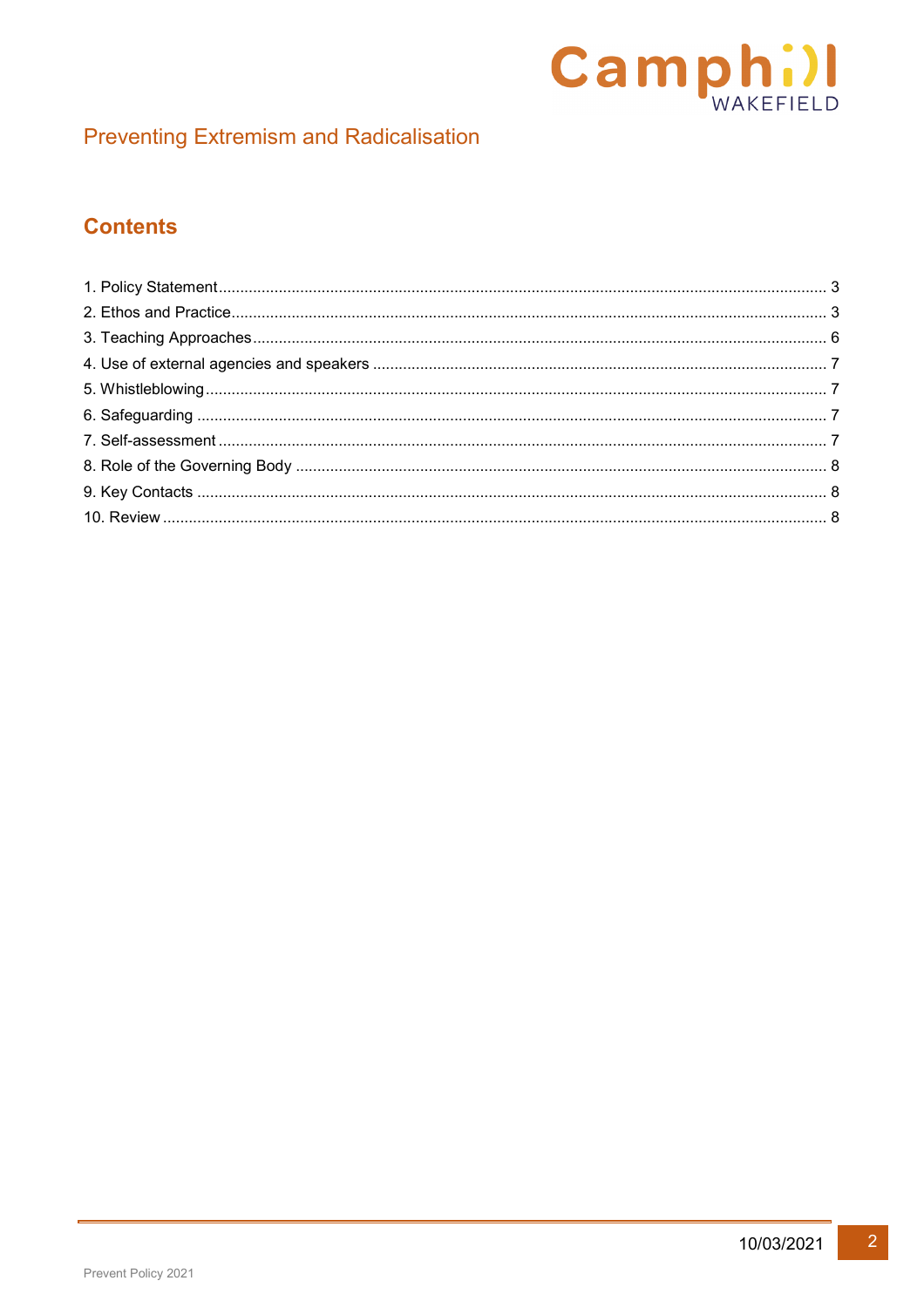# Camp

# Preventing Extremism and Radicalisation

### <span id="page-2-0"></span>**1. Policy Statement**

Camphill Wakefield is committed to providing a secure environment for its staff and students, where everyone feel safe and are kept safe. All staff at Camphill Wakefield recognise that safeguarding is everyone's responsibility irrespective of the role they undertake or whether their role has direct contact or responsibility for students or not.

In adhering to this policy, and the procedures therein, staff and visitors will contribute to Camphill Wakefield's delivery of the outcomes as laid down in the HM Government's 'Revised Prevent Duty Guidance for England and Wales, July 2015'.

"the physical, mental health and emotional well-being of students and staff; the protection of students from harm and neglect; the education, training and recreation of students; the contribution made by them to society; and their social and economic well-being."

This Preventing Extremism and Radicalisation Policy is one element within our overall arrangements to Safeguard and Promote the Welfare of all students and staff, in line with our statutory duties.

Our college Preventing Extremism and Radicalisation Safeguarding Policy also draws upon the guidance contained in 'Creating safe learning communities – self assessment tool August 2015' and the 'Counter Terrorism and Security Act 2015'.

# <span id="page-2-1"></span>**2. Ethos and Practice**

When operating this policy Camphill Wakefield uses the following accepted Governmental definition of extremism which is:

'Vocal or active opposition to fundamental British values, including democracy, the rule of law, individual liberty and mutual respect and tolerance of different faiths and beliefs; and/or calls for the death of members of our armed forces, whether in this country or overseas'.

There is no place for extremist views of any kind in our college, whether from internal sources students, staff or Trustees, or external sources - college community, external agencies or individuals. Our students see our college as a safe place where they can explore controversial issues safely and where our teachers encourage and facilitate this — we have a duty to ensure this happens.

As a college we recognise that extremism and exposure to extremist materials and influences can lead to poor outcomes for children and so should be addressed as a safeguarding concern as set out in this policy. We also recognise that if we fail to challenge extremist views we are failing to protect our students.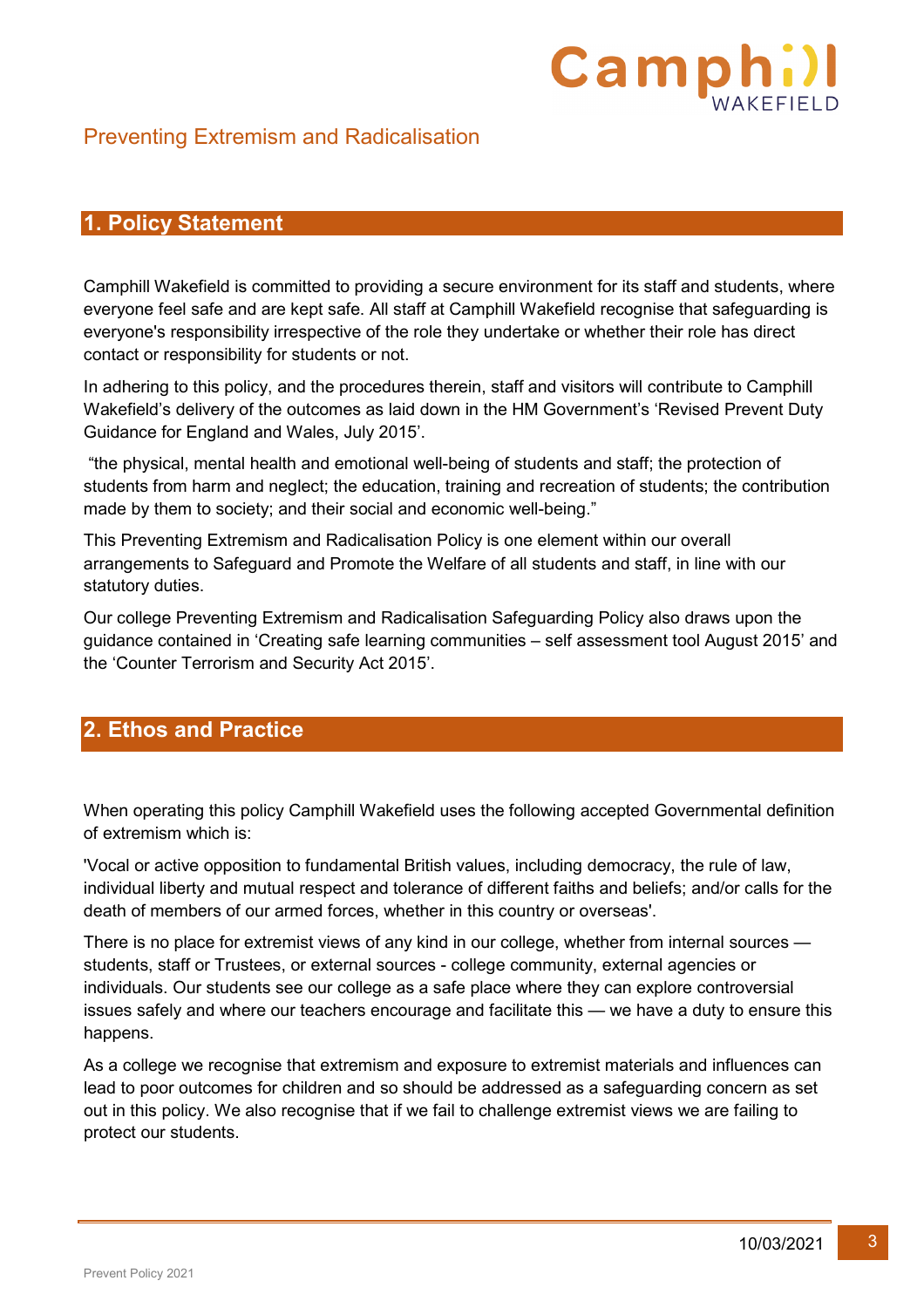# Camp

# Preventing Extremism and Radicalisation

Extremists of all persuasions aim to develop destructive relationships between different communities by promoting division, fear and mistrust of others based on ignorance or prejudice and thereby limiting the life chances of young people.

Therefore, at Camphill Wakefield we will provide a broad and balanced curriculum, delivered by skilled professionals, so that our students, staff and volunteers are enriched, understand and become tolerant of difference and diversity and also to ensure that they thrive, feel valued and not marginalised.

Furthermore, at Camphill Wakefield we are aware that young people can be exposed to extremist influences or prejudiced views from an early age which emanate from a variety of sources and media, including via the internet, and at times students may themselves reflect or display views that may be discriminatory, prejudiced or extremist, including using derogatory language.

Any prejudice, discrimination or extremist views, including derogatory language, displayed by students or staff will always be challenged and where appropriate dealt with in line with our policies and procedures, and the Code of Conduct and Disciplinary Procedures for staff as contained in the HR handbook.

As part of wider safeguarding responsibilities college staff will be alert to:

- Disclosures by students of their exposure to the extremist actions, views or materials of others outside of college, such as in their homes or community groups, especially where students have not actively sought these out;
- Graffiti symbols, writing or art work promoting extremist messages or images;
- Students accessing extremist material online, including through social networking sites;
- Parental reports of changes in behaviour, friendship or actions and requests for assistance;
- Partner colleges, local authority services, police reports of issues affecting students in other colleges or settings;
- Students voicing opinions drawn from extremist ideologies and narratives;
- Use of extremist or 'hate' terms to exclude others or incite violence;
- Intolerance of difference, whether secular or religious or, in line with our equalities policy, views based on, but not exclusive to, gender, disability, homophobia, race, colour or culture;
- Attempts to impose extremist views or practices on others;
- > Anti-western or Anti-British views

Our college will closely follow any locally agreed procedure as set out by the Local Authority and 'the UK Government' s *Revised Prevent Duty Guidance for England and Wales, July 2015'*.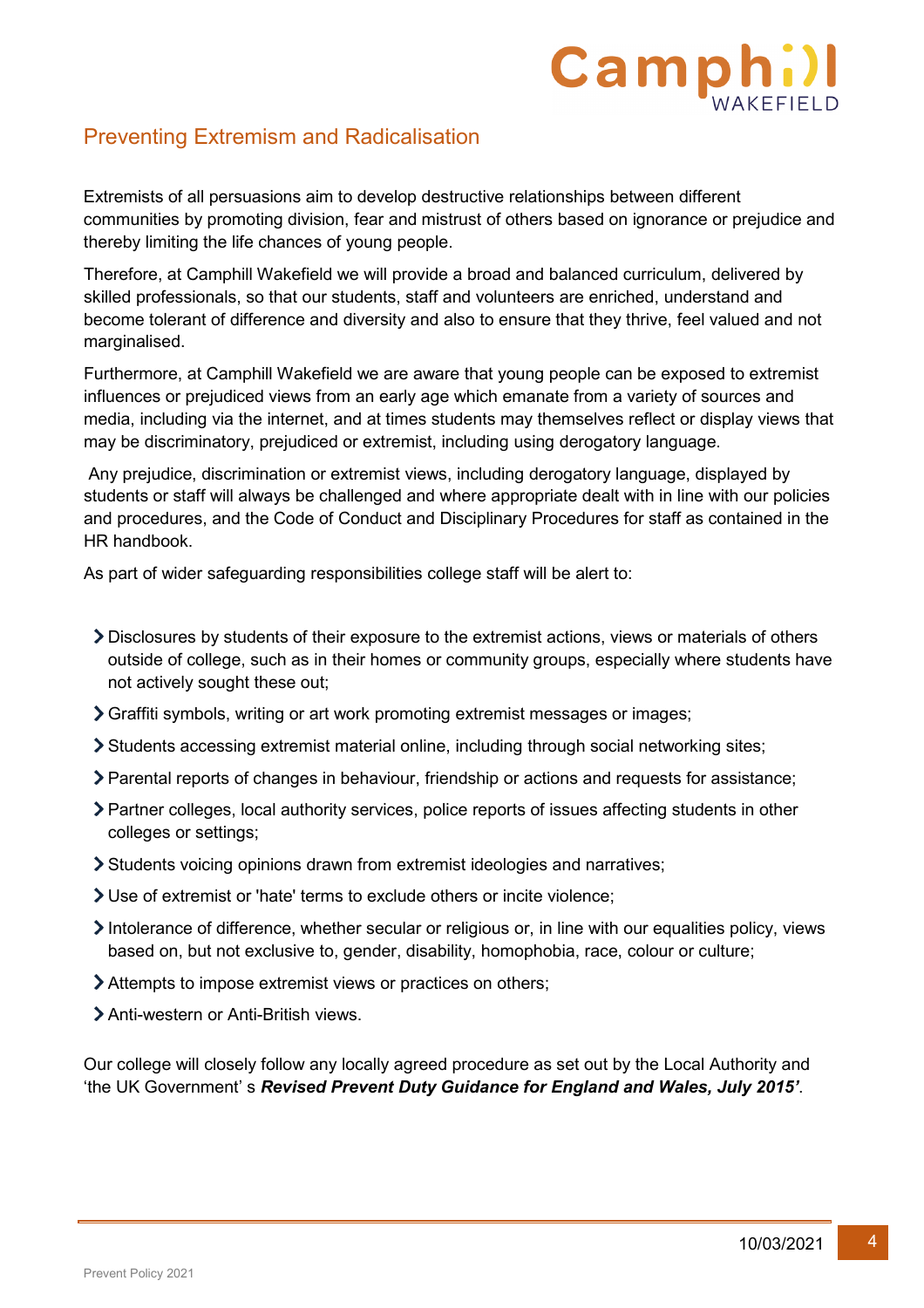

#### **British Values**

At Camphill Wakefield, we have determined "British Values" to be:

- >Democracy
- > The rule of law
- > Individual liberty
- Mutual tolerance and respect

As a college we aim to develop and nurture these by:

- Planning a vibrant, engaging meeting programme with core ethical values and beliefs at its heart
- A well-structured Personal, Social, Health and Citizenship education programme which addresses the requirements of the programmes of study (looking at Democracy, Freedom, the rule of law, Human Rights and responsibilities) as such as our students are able to access
- An effective learner forum enabling students to actively participate in the democratic process
- A broad and balanced curriculum which addresses many of these core values across a range of subject areas
- A Code of Conduct which is regularly referred to and communicated with students and staff, reiterating that we are a college community built on mutual respect and understanding
- Adopting restorative approaches, where possible, to resolve any difficulties between members of our college community
- Having a rigorous commitment to student safety (for example: risk assessments for educational visits policy and procedures, Safeguarding procedures, Code of Conduct and Health and Safety procedures)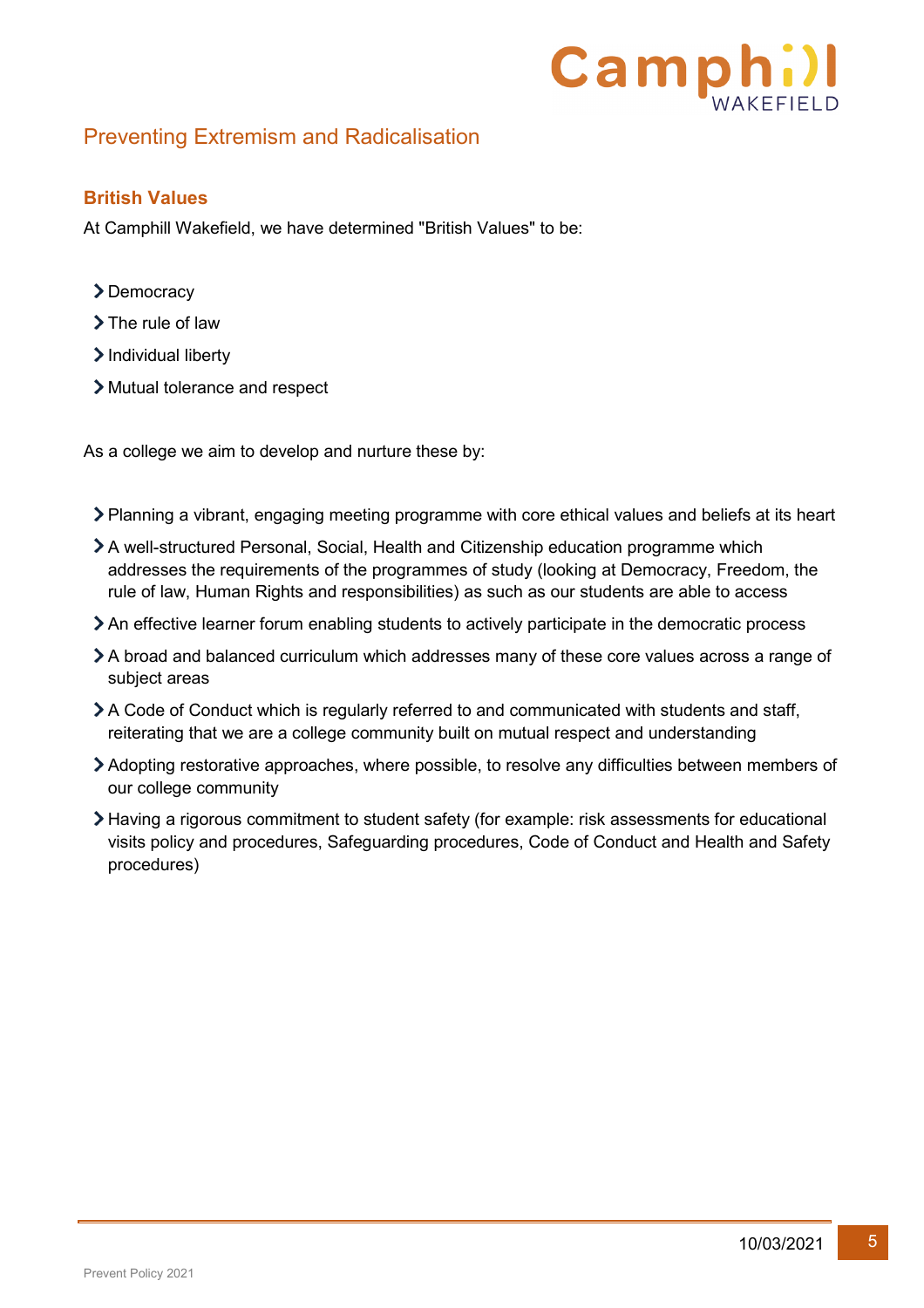

# <span id="page-5-0"></span>**3. Teaching Approaches**

Camphill Wakefield will strive to eradicate the assumptions that can lead to some young people becoming alienated and disempowered. In our college this will be achieved by good teaching, primarily via Personal, Development and Citizenship curricula; but also by adopting the methods outlined in the Government's guidance 'Teaching approaches that help build resilience to extremism among young people $^{\rm 1}.$  $^{\rm 1}.$  $^{\rm 1}.$ 

We will ensure that all of our teaching approaches help our students build resilience to extremism and give students a positive sense of identity through the development of critical thinking skills. We will ensure that all of our staff are equipped to recognise extremism and are skilled and confident enough to challenge it.

We will be flexible enough to adapt our teaching approaches, as appropriate, so as to address specific issues. We will do this through:

- Making a connection with young people through good teaching and a person centred approach;
- Facilitating a 'safe space' for dialogue, and
- Equipping our students with the appropriate skills, knowledge, understanding and awareness for resilience.

Our goal is to build mutual respect and understanding and to promote the use of dialogue not violence as a form of conflict resolution.

We will also work with local partners, families and communities in our efforts to ensure our college understands and embraces our local context and values in challenging extremist views and to assist in the broadening of our students' experiences and horizons.

We will help support students who may be vulnerable to such influences as part of our wider safeguarding responsibilities and where we believe a student is being directly affected by extremist materials or influences we will ensure that that college is offered mentoring. Additionally in such instances our college will seek external support from the Local Authority and/or local partnership structures working to prevent extremism.

At Camphill Wakefield we will promote the values of democracy, the rule of law, individual liberty, mutual respect and tolerance for those with different faiths and beliefs. We will teach and encourage students to respect one another and to respect and tolerate difference, especially those of a different faith or no faith.

-

<span id="page-5-1"></span><sup>1</sup>www.gov.uk/government/publications/teaching-approaches-that-help-to-build-resilience-to-extremism-amongyoung-people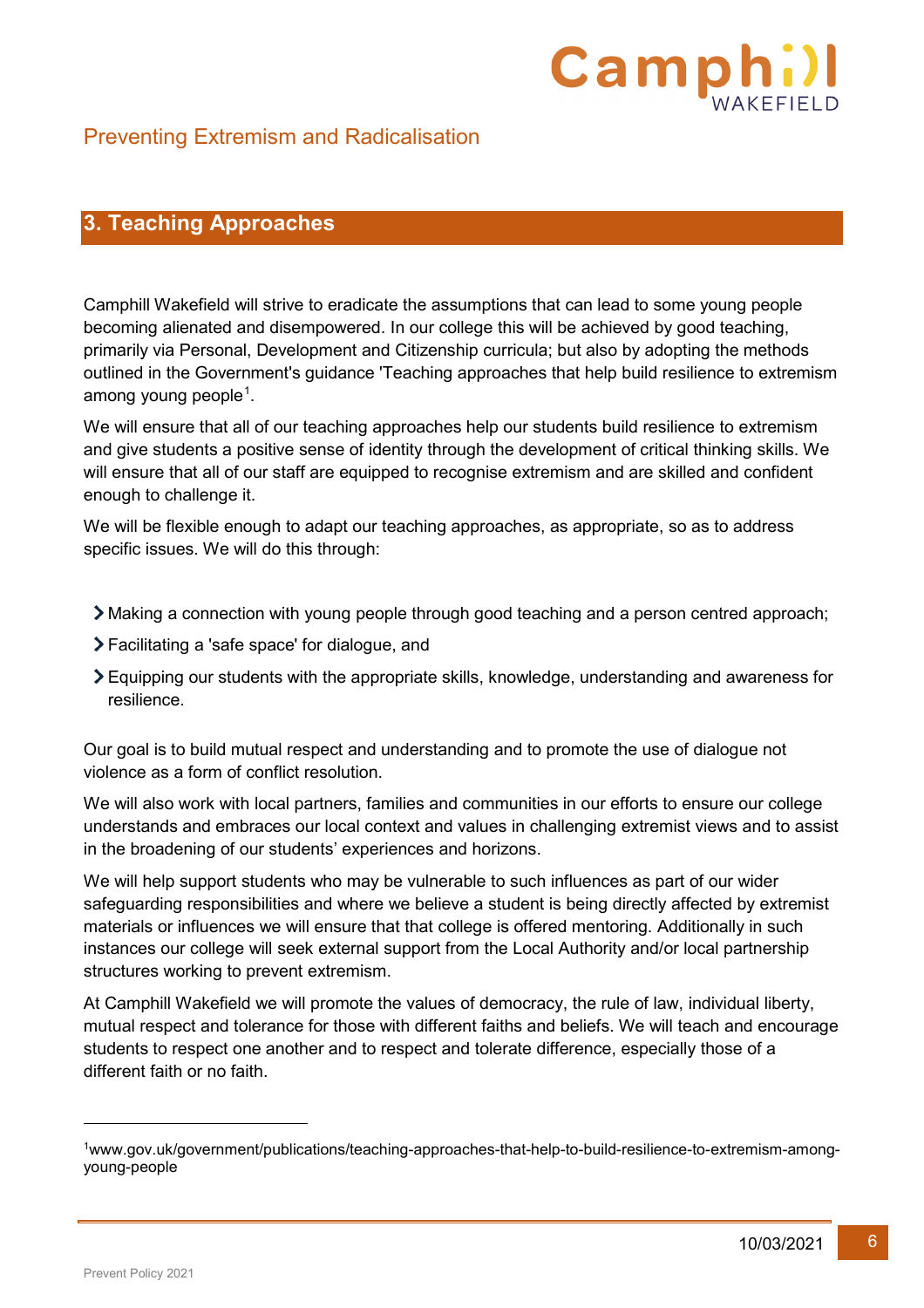

#### <span id="page-6-0"></span>**4. Use of external agencies and speakers**

At Camphill Wakefield we encourage the use of external agencies or speakers to enrich the experiences of our students and staff, however we will positively vet those external agencies, individuals or speakers who we engage to provide such learning opportunities or experiences for our students and staff.

Our college will assess the suitability and effectiveness of input from external agencies or individuals to ensure that:

- Any messages communicated to students are consistent with the ethos of the college and do not marginalise any communities, groups or individuals;
- Any messages do not seek to glorify criminal activity or violent extremism or seek to radicalise students through extreme or narrow views of faith, religion or culture or other ideologies;
- Activities are properly embedded in the curriculum and clearly mapped to schemes of work to avoid contradictory messages or duplication;
- Activities are matched to the needs of students;
- Activities are carefully evaluated by the college to ensure that they are effective.

#### <span id="page-6-1"></span>**5. Whistleblowing**

Where there are concerns of extremism or radicalisation students, staff and Trustees will be encouraged to make use of our internal systems to Whistle Blow or raise any issue in confidence.

They must inform the Principal straight away (or if it relates to Principal, inform the Chair of Trustees).

#### <span id="page-6-2"></span>**6. Safeguarding**

Please refer to our Safeguarding Policy for the full procedural framework on our Safeguarding duties.

#### <span id="page-6-3"></span>**7. Self-assessment**

The Trustees and Leadership Team will conduct a self-assessment on an annual basis in line with the Ofsted guidance.